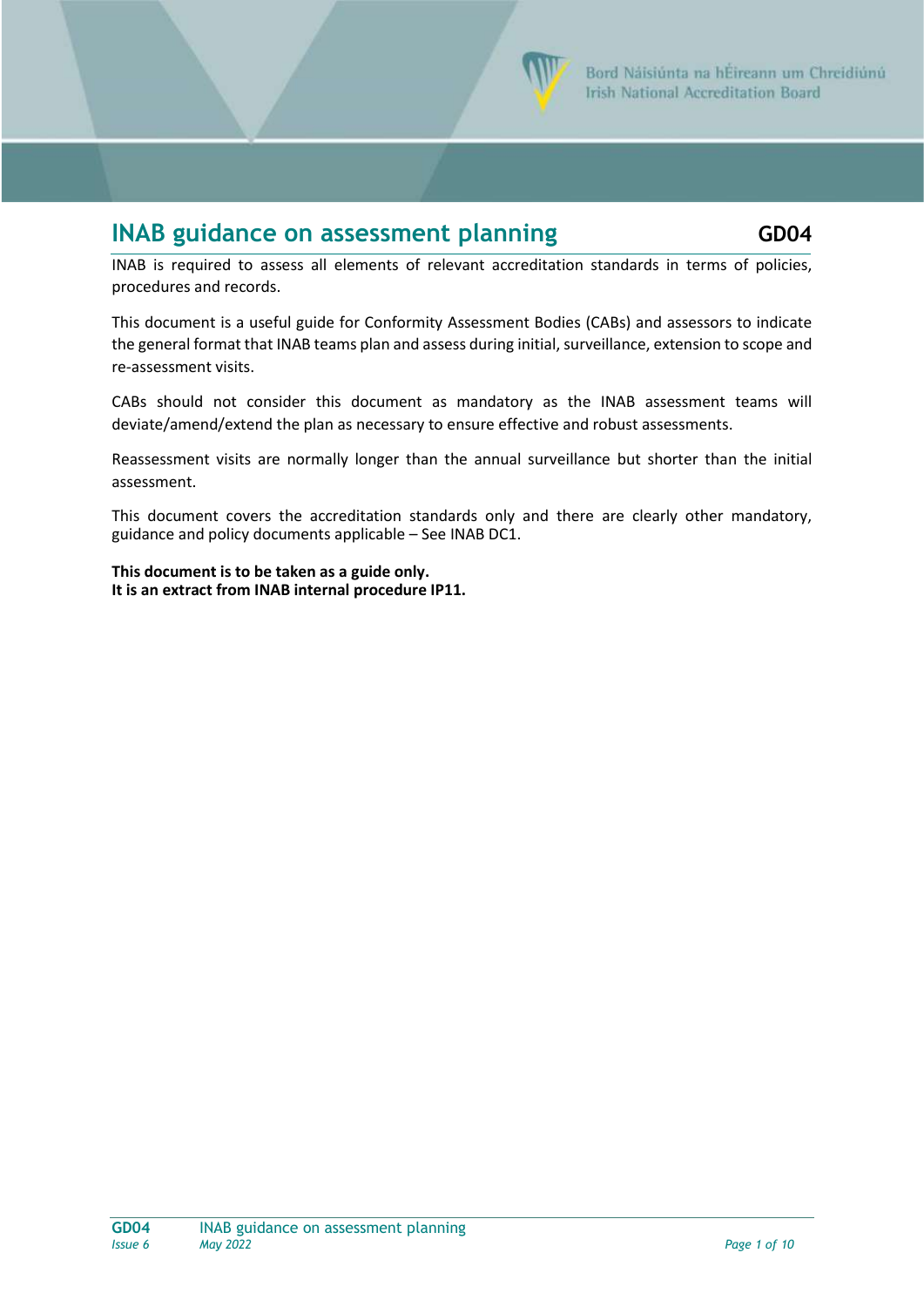## **Appendix 2: ISO 17025:2017 Requirements Matrix**

| <b>Initial Assessment</b>       | <b>Surveillance</b> |   |   |                    | <b>Extension</b> | Reassessment                    |
|---------------------------------|---------------------|---|---|--------------------|------------------|---------------------------------|
|                                 | 1                   | 2 | 3 | $\overline{4}$     |                  |                                 |
| 4.1 Impartiality                | Χ                   |   |   |                    |                  | 4.1 Impartiality                |
| 4.2 Confidentiality             |                     | X |   |                    |                  | 4.2 Confidentiality             |
| 5.0 Structural requirements     |                     |   | Χ |                    |                  | 5.0 Structural requirements     |
| 6.1, 6.2 Personnel              |                     |   |   | X                  | X                | 6.1, 6.2 Personnel              |
| 6.3 Facilities and              | X                   |   |   |                    | X                | 6.3 Facilities and              |
| <b>Environmental conditions</b> |                     |   |   |                    |                  | <b>Environmental conditions</b> |
| 6.4 Equipment                   |                     | X |   |                    | X                | 6.4 Equipment                   |
| 6.5 Metrological traceability   |                     |   | x |                    | X                | 6.5 Metrological traceability   |
| 6.6 Externally provided         |                     |   |   | $\mathsf{\chi}$    |                  | 6.6 Externally provided         |
| products and services.          |                     |   |   |                    |                  | products and services.          |
| 7.1 Review of requests,         | X                   |   |   |                    |                  | 7.1 Review of requests,         |
| tenders and contracts           |                     |   |   |                    |                  | tenders and contracts           |
| 7.2 Selection, verification     |                     | X |   |                    | X                | 7.2 Selection, verification     |
| and validation of methods       |                     |   |   |                    |                  | and validation of methods       |
| 7.3 Sampling                    |                     |   | X |                    |                  | 7.3 Sampling                    |
| 7.4 Handling of test or         |                     |   |   | X                  | X                | 7.4 Handling of test or         |
| calibration items               |                     |   |   |                    |                  | calibration items               |
| 7.5 Technical records           | X                   |   |   |                    |                  | 7.5 Technical records           |
| 7.6 Evaluation of               |                     | X |   |                    | X                | 7.6 Evaluation of               |
| measurement uncertainty         |                     |   |   |                    |                  | measurement uncertainty         |
| 7.7 Ensuring the validity of    | X                   | X | X | X                  | X                | 7.7 Ensuring the validity of    |
| results                         |                     |   |   |                    |                  | results                         |
| 7.8 Reporting of results        |                     |   |   | $\pmb{\mathsf{X}}$ | X                | 7.8 Reporting of results        |
| 7.9 Complaints                  | Χ                   | X | X | X                  |                  | 7.9 Complaints                  |
| 7.10 Non-conforming work        | Χ                   | X | X | $\pmb{\mathsf{X}}$ |                  | 7.10 Non-conforming work        |
| 7.11 Control of data and        | Χ                   |   |   |                    |                  | 7.11 Control of data and        |
| information management          |                     |   |   |                    |                  | information management          |
| 8 Management system             | X                   | x | x | X                  |                  | 8 Management system             |
| requirements, Option A or B     |                     |   |   |                    |                  | requirements, Option A or B     |
| 8.2 Management system           |                     | X |   |                    |                  | 8.2 Management system           |
| documentation                   |                     |   |   |                    |                  | documentation                   |
| 8.3 Control of Management       |                     |   | x |                    |                  | 8.3 Control of Management       |
| system documents                |                     |   |   |                    |                  | system documents                |
| 8.4 Control of records          |                     |   |   | X                  |                  | 8.4 Control of records          |
| 8.5 Actions to address risks    | X                   |   |   |                    |                  | 8.5 Actions to address risks    |
| and opportunities               |                     |   |   |                    |                  | and opportunities               |
| 8.6 Improvement                 |                     | X |   |                    |                  | 8.6 Improvement                 |
| 8.7 Corrective action           |                     |   | X |                    |                  | 8.7 Corrective action           |
| 8.8 Internal audits             | Χ                   | X | X | x                  | X                | 8.8 Internal audits             |
| 8.9 Management review           | Χ                   | X | Χ | $\pmb{\mathsf{X}}$ |                  | 8.9 Management review           |
| <b>Flexible Scope</b>           | Χ                   | Χ | X | Χ                  | X                | Flexible Scope                  |
| Review of sites & activities    | Χ                   | Χ | Χ | $\pmb{\mathsf{X}}$ | Χ                | Review of sites & activities    |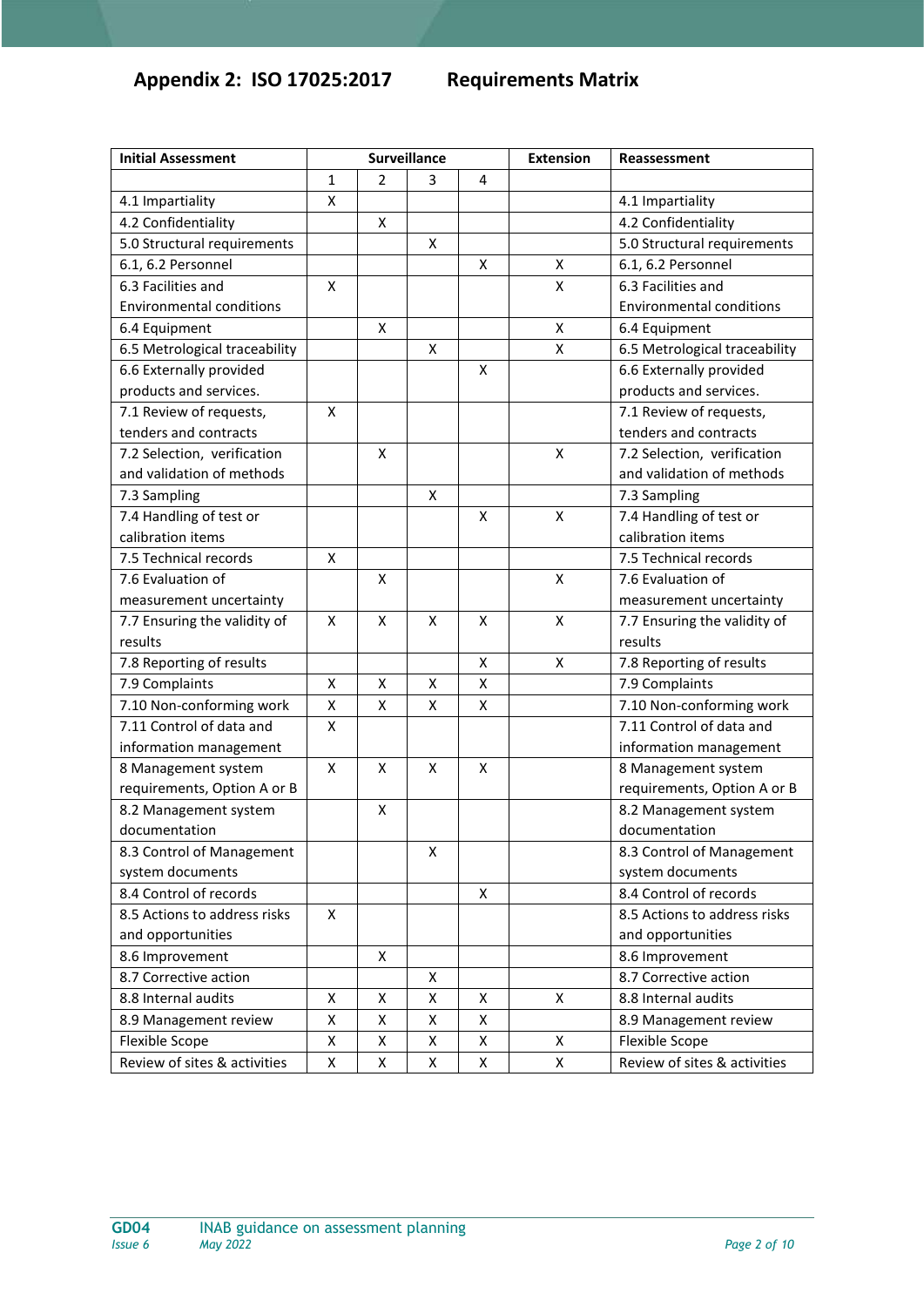## **Appendix 3: ISO 15189:2012 Requirements Matrix**

| <b>Initial Assessment</b>    | <b>Surveillance</b> |                    |   | <b>Extension</b>   | Reassessment |                                    |
|------------------------------|---------------------|--------------------|---|--------------------|--------------|------------------------------------|
|                              | $\mathbf{1}$        | $\overline{2}$     | 3 | 4                  |              |                                    |
| 4.1 Organisation and         | X                   |                    |   |                    |              | 4.1 Organisation and               |
| management responsibility    |                     |                    |   |                    |              | management responsibility          |
| 4.2 Quality management       |                     | X                  |   |                    |              | 4.2 Quality management system      |
| system                       |                     |                    |   |                    |              |                                    |
| 4.3 Document control         |                     |                    | X |                    |              | 4.3 Document control               |
| 4.4 Service agreements       |                     |                    |   | X                  | X            | 4.4 Service agreements             |
| 4.5 Examination by referral  | X                   |                    | X |                    |              | 4.5 Examination by referral        |
| laboratories                 |                     |                    |   |                    |              | laboratories                       |
| 4.6 External services and    |                     | x                  |   |                    |              | 4.6 External services and supplies |
| supplies                     |                     |                    |   |                    |              |                                    |
| 4.7 Advisory services        | X                   | X                  | X | X                  | X            | 4.7 Advisory services              |
| 4.8 Resolution of complaints | X                   | X                  | X | $\pmb{\mathsf{X}}$ |              | 4.8 Resolution of complaints       |
| 4.9 Identification and       | x                   | x                  | Χ | X                  |              | 4.9 Identification and control of  |
| control of nonconformities   |                     |                    |   |                    |              | nonconformities                    |
| 4.10 Corrective action       |                     |                    | X |                    |              | 4.10 Corrective action             |
| 4.11 Preventive action       |                     |                    |   | X                  |              | 4.11 Preventive action             |
| 4.12 Continual improvement   | X                   |                    |   |                    |              | 4.12 Continual improvement         |
| 4.13 Control of records      |                     | X                  |   |                    |              | 4.13 Control of records            |
| 4.14.1 General               |                     |                    | Χ |                    |              | 4.14.1 General                     |
| 4.14.2 Periodic review of    |                     |                    |   | x                  |              | 4.14.2 Periodic review of          |
| requests etc.                |                     |                    |   |                    |              | requests etc.                      |
| 4.14.3 Assessment of user    | x                   | X                  | X | x                  |              | 4.14.3 Assessment of user          |
| feedback                     |                     |                    |   |                    |              | feedback                           |
| 4.14.4 Staff suggestions     | X                   |                    |   |                    |              | 4.14.4 Staff suggestions           |
| 4.14.5 Internal audit        | X                   | X                  | Χ | X                  | x            | 4.14.5 Internal audit              |
| 4.14.6 Risk management       |                     | x                  |   | x                  | x            | 4.14.6 Risk management             |
| 4.14.7 Quality indicators    | Χ                   | X                  | X | X                  |              | 4.14.7 Quality indicators          |
| 4.14.8 Reviews by external   |                     |                    | X |                    |              | 4.14.8 Reviews by external         |
| organisations                |                     |                    |   |                    |              | organisations                      |
| 4.15 Management review       | x                   | Χ                  | х | X                  |              | 4.15 Management review             |
| 5.1 Personnel                | X                   | $\pmb{\mathsf{X}}$ | X | Χ                  | X            | 5.1 Personnel                      |
| 5.2 Accommodation &          |                     |                    | х |                    | X            | 5.2 Accommodation &                |
| environmental conditions     |                     |                    |   |                    |              | environmental conditions           |
| 5.3 Lab equipment, reagents  |                     |                    |   | x                  | X            | 5.3 Lab equipment, reagents &      |
| & consumables                |                     |                    |   |                    |              | consumables                        |
| 5.4 Pre-examination          | X                   |                    |   |                    | Χ            | 5.4 Pre-examination processes      |
| processes                    |                     |                    |   |                    |              |                                    |
| 5.5 Examination processes    |                     | X                  |   |                    | X            | 5.5 Examination processes          |
| 5.6 Ensuring quality of      | X                   | X                  | Χ | X                  | Χ            | 5.6 Ensuring quality of            |
| examination results          |                     |                    |   |                    |              | examination results                |
| 5.7 Post-examination         |                     |                    | Χ |                    | X            | 5.7 Post-examination process       |
| process                      |                     |                    |   |                    |              |                                    |
| 5.8 Reporting of results     |                     |                    |   | X                  | Χ            | 5.8 Reporting of results           |
| 5.9 Release of results       | X                   |                    |   |                    | Χ            | 5.9 Release of results             |
| 5.10 Lab information         |                     | X                  |   |                    | Χ            | 5.10 Lab information               |
| management                   |                     |                    |   |                    |              | management                         |
| Flexible Scope               | X                   | X                  | Χ | Χ                  | Χ            | Flexible Scope                     |
| Review of sites & activities | X                   | X                  | Χ | X                  | Χ            | Review of sites & activities       |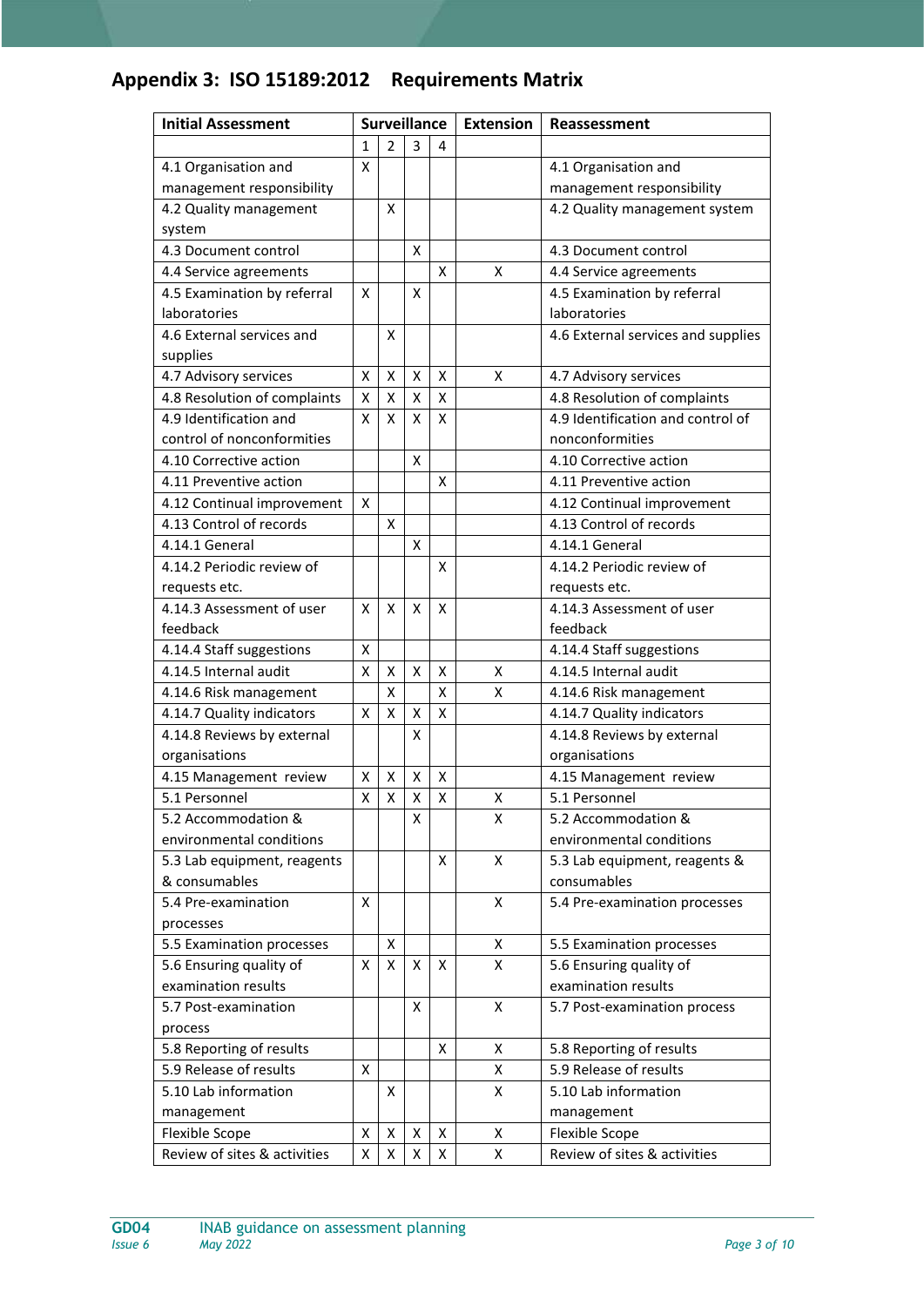## **Appendix 4: ISO 17020:2012 Requirements Matrix**

| <b>Initial Assessment</b>     |             |   | <b>Surveillance</b>     |                           | <b>Extension</b> | Reassessment                  |
|-------------------------------|-------------|---|-------------------------|---------------------------|------------------|-------------------------------|
|                               | $\mathbf 1$ | 2 | 3                       | 4                         |                  |                               |
| 4.1 Impartiality &            | x           | Χ | $\mathsf{\overline{X}}$ | X                         | X                | 4.1 Impartiality &            |
| Independence                  |             |   |                         |                           |                  | Independence                  |
| 4.2 Confidentiality           |             | X |                         |                           |                  | 4.2 Confidentiality           |
| 5.1 Administration            |             |   | X                       |                           |                  | 5.1 Administration            |
| Requirements                  |             |   |                         |                           |                  | Requirements                  |
| 5.2 Organization and          |             |   |                         | X                         |                  | 5.2 Organization and          |
| management                    |             |   |                         |                           |                  | management                    |
| 6.1 Personnel                 | X           | Χ | X                       | $\pmb{\mathsf{X}}$        | Χ                | 6.1 Personnel                 |
| 6.2 Facilities and equipment  | X           |   |                         |                           | Χ                | 6.2 Facilities and equipment  |
| 6.3 Subcontracting            | X           | X | X                       | X                         |                  | 6.3 Subcontracting            |
| 7.1 Inspection methods and    |             |   | X                       |                           |                  | 7.1 Inspection methods and    |
| procedures                    |             |   |                         |                           |                  | procedures                    |
| 7.2 Handling inspection items |             |   |                         | $\pmb{\mathsf{X}}$        | Χ                | 7.2 Handling inspection items |
| and sampling                  |             |   |                         |                           |                  | and sampling                  |
| 7.3 Inspection records        | X           |   |                         |                           | X                | 7.3 Inspection records        |
| 7.4 Inspection reports and    |             | X |                         |                           | X                | 7.4 Inspection reports and    |
| certificates                  |             |   |                         |                           |                  | certificates                  |
| 7.5 Complaints & appeals      | X           | X | X                       | $\boldsymbol{\mathsf{X}}$ |                  | 7.5 Complaints & appeals      |
| 7.6 Complaints & appeals      |             |   | X                       |                           |                  | 7.6 Complaints & appeals      |
| process                       |             |   |                         |                           |                  | process                       |
| 8. Management System          |             |   |                         | X                         |                  | 8. Management System          |
| 8.1 Option B (see 8.2-8.8)    |             |   |                         |                           |                  | 8.1 Option B (see 8.2-8.8)    |
| 8.2 Documentation (Option A)  | Χ           |   |                         |                           |                  | 8.2 Documentation (Option A)  |
| 8.3 Control of documents      |             | Χ |                         |                           |                  | 8.3 Control of documents      |
| 8.4 Control of records        |             |   | X                       |                           |                  | 8.4 Control of records        |
| 8.5 Management review         | X           | X | X                       | X                         |                  | 8.5 Management review         |
| 8.6 Internal audits           | x           | x | X                       | X                         | X                | 8.6 Internal audits           |
| 8.7 Corrective action         |             |   |                         | Χ                         |                  | 8.7 Corrective action         |
| 8.8 Preventive action         | X           |   |                         |                           |                  | 8.8 Preventive action         |
| Annex A - Independence        |             | X |                         |                           | Χ                | Annex A - Independence        |
| requirements                  |             |   |                         |                           |                  | requirements                  |
| Review of sites & activities  | X           | Χ | $\pmb{\mathsf{X}}$      | X                         | X                | Review of sites & activities  |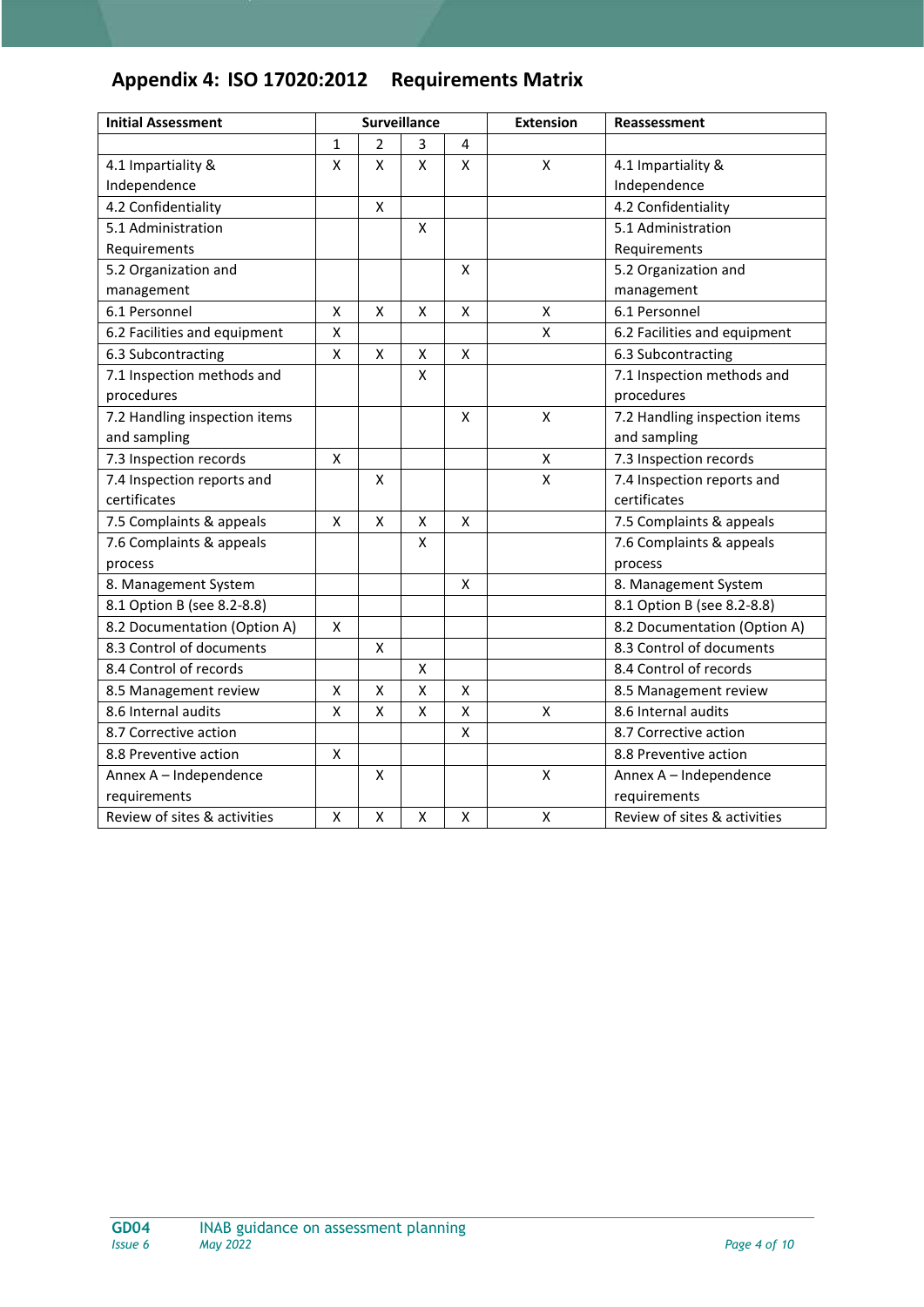## **Appendix 5: ISO 17065:2012 Requirements Matrix**

| <b>Initial Assessment</b>                  |                                   | <b>Surveillance</b> |                | <b>Extension</b> | Reassessment |                    |                                                               |                                  |
|--------------------------------------------|-----------------------------------|---------------------|----------------|------------------|--------------|--------------------|---------------------------------------------------------------|----------------------------------|
|                                            |                                   | $\mathbf{1}$        | $\overline{2}$ | 3                | 4            |                    |                                                               |                                  |
|                                            | 4.1 Legal and contractual matters | X                   |                |                  |              |                    | 4.1 Legal and contractual                                     |                                  |
|                                            |                                   |                     |                |                  |              |                    | matters                                                       |                                  |
|                                            | 4.2 Management of impartiality    | Χ                   | Χ              | Χ                | Χ            | X                  |                                                               | 4.2 Management of impartiality   |
| 4.3 Liability and financing                |                                   | Χ                   | X              | Χ                | X            |                    | 4.3 Liability and financing                                   |                                  |
| 4.4 Non-discriminatory                     |                                   |                     |                | X                |              |                    | 4.4 Non-discriminatory                                        |                                  |
| conditions                                 |                                   |                     |                |                  |              |                    | conditions                                                    |                                  |
| 4.5 Confidentiality                        |                                   |                     |                |                  | X            |                    | 4.5 Confidentiality                                           |                                  |
| 4.6 Publically available                   |                                   | X                   |                |                  |              |                    | 4.6 Publically available                                      |                                  |
| information                                |                                   |                     |                |                  |              |                    | information                                                   |                                  |
| 5.1 Organization and top                   |                                   |                     | X              |                  |              |                    | 5.1 Organization and top                                      |                                  |
| management                                 |                                   |                     |                |                  |              |                    | management                                                    |                                  |
|                                            | 5.2 Mechanism for safeguarding    | X                   | X              | X                | X            | $\pmb{\mathsf{X}}$ |                                                               | 5.2 Mechanism for safeguarding   |
| impartiality                               |                                   |                     |                |                  |              |                    | impartiality                                                  |                                  |
|                                            | 6.1 Certification body personnel  | Χ                   | X              | X                | Χ            |                    |                                                               | 6.1 Certification body personnel |
| 6.2 Resources for evaluation               |                                   | X                   | X              | X                | X            |                    |                                                               | 6.2 Resources for evaluation     |
| 7.1 Process requirements -                 |                                   |                     | X              |                  |              | X                  | 7.1 Process requirements -                                    |                                  |
| General                                    |                                   |                     |                |                  |              |                    | General                                                       |                                  |
| 7.2                                        | 7.3 App review                    |                     |                | x                |              | $\pmb{\mathsf{X}}$ | 7.2                                                           | 7.3 App review                   |
| Application                                |                                   |                     |                |                  |              |                    | Application                                                   |                                  |
| 7.4 Evaluation                             | 7.5 Review                        |                     |                |                  | X            |                    | 7.4                                                           | 7.5 Review                       |
|                                            |                                   |                     |                |                  |              |                    | Evaluation                                                    |                                  |
| 7.6 Certification Decision                 | 7.7 Certification documentation   | Χ                   |                |                  |              | X                  | 7.6 Certification Decision<br>7.7 Certification documentation |                                  |
|                                            |                                   |                     | X              |                  |              | Χ                  |                                                               |                                  |
| 7.8 Directory of certified                 |                                   |                     |                | x                |              | X                  | 7.8 Directory of certified                                    |                                  |
| products                                   |                                   |                     |                |                  |              |                    | products<br>7.9 Surveillance                                  |                                  |
| 7.9 Surveillance<br>7.10 Changes affecting |                                   |                     |                |                  | X            | $\pmb{\mathsf{X}}$ | 7.10 Changes affecting                                        |                                  |
| certification                              |                                   | Χ                   |                |                  |              | X                  | certification                                                 |                                  |
| 7.11 Termination, reduction,               |                                   |                     | X              |                  |              | X                  |                                                               | 7.11 Termination, reduction,     |
| suspension or withdrawal of                |                                   |                     |                |                  |              |                    |                                                               | suspension or withdrawal of      |
| certification                              |                                   |                     |                |                  |              |                    | certification                                                 |                                  |
| 7.12 Records                               |                                   |                     |                | X                |              |                    | 7.12 Records                                                  |                                  |
| 7.13 Complaints and appeals                |                                   | Χ                   | Χ              | Χ                | X            |                    |                                                               | 7.13 Complaints and appeals      |
| 8.1.3 Option B (see 8.2-8.8)               |                                   | X                   | X              | X                | X            |                    |                                                               | 8.1.3 Option B (see 8.2-8.8)     |
|                                            | 8.2 General management system     |                     |                |                  | X            |                    | 8.2 General management system                                 |                                  |
| doc (Option A)                             |                                   |                     |                |                  |              |                    | doc (Option A)                                                |                                  |
| 8.3 Control of documents                   |                                   | Χ                   |                |                  |              |                    | 8.3 Control of documents                                      |                                  |
| 8.4 Control of records                     |                                   |                     | Χ              |                  |              |                    | 8.4 Control of records                                        |                                  |
| 8.5 Management review                      |                                   | Χ                   | X              | X                | X            |                    | 8.5 Management review                                         |                                  |
| 8.6 Internal audits                        |                                   | X                   | X              | Χ                | X            | X                  | 8.6 Internal audits                                           |                                  |
| 8.7 CA                                     | 8.8 PA                            |                     |                | Χ                |              |                    | 8.7 CA                                                        | 8.8 PA                           |
| Review of sites & activities               |                                   | Χ                   | X              | X                | X            | X                  | Review of sites & activities                                  |                                  |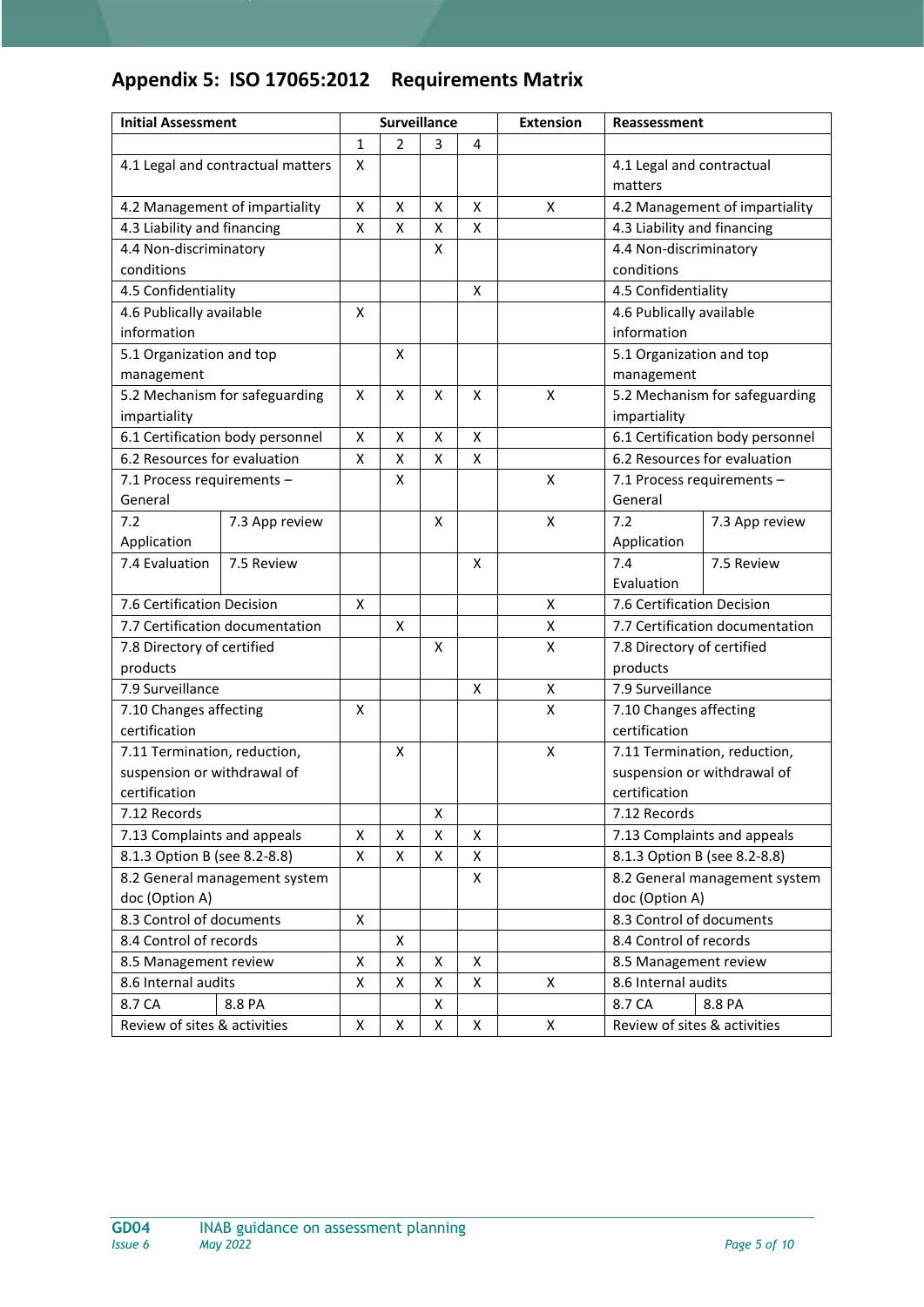# **Appendix 6: ISO 17021-1:2015 Requirements Matrix**

| <b>Initial Assessment</b>         |                                         | <b>Surveillanc</b> |                    |                         |                    | Exten              | Reassessment                      |                              |                                              |               |
|-----------------------------------|-----------------------------------------|--------------------|--------------------|-------------------------|--------------------|--------------------|-----------------------------------|------------------------------|----------------------------------------------|---------------|
|                                   |                                         |                    | e                  |                         |                    | sion               |                                   |                              |                                              |               |
|                                   |                                         |                    | 1                  | $\overline{2}$          | 3                  | $\overline{4}$     |                                   |                              |                                              |               |
| 5.1 Legal and contractual matters |                                         | X                  |                    |                         |                    |                    | 5.1 Legal and contractual matters |                              |                                              |               |
|                                   | 5.2 Management of impartiality          |                    | $\pmb{\mathsf{X}}$ | Χ                       | $\pmb{\mathsf{X}}$ | $\pmb{\mathsf{X}}$ | X                                 |                              | 5.2 Management of impartiality               |               |
|                                   | 5.3 Liability and financing             |                    | $\pmb{\mathsf{X}}$ | $\mathsf{\overline{X}}$ | $\mathsf{x}$       | $\mathsf{X}$       |                                   | 5.3 Liability and financing  |                                              |               |
|                                   | 6.1 Organisational structure and top    |                    |                    |                         | X                  |                    |                                   |                              | 6.1 Organisational structure and top         |               |
| management.                       |                                         |                    |                    |                         |                    |                    |                                   | management.                  |                                              |               |
| 6.2 Operational control           |                                         |                    |                    |                         |                    | $\pmb{\mathsf{X}}$ |                                   | 6.2 Operational control      |                                              |               |
|                                   | 7.1 Competence of personnel             |                    | $\pmb{\mathsf{X}}$ | $\pmb{\mathsf{X}}$      | $\pmb{\mathsf{X}}$ | $\pmb{\mathsf{X}}$ | X                                 |                              | 7.1 Competence of personnel                  |               |
|                                   | 7.2 Personnel involved in cert.         |                    | X                  |                         |                    |                    | X                                 |                              | 7.2 Personnel involved in cert, activities   |               |
| activities                        |                                         |                    |                    |                         |                    |                    |                                   |                              |                                              |               |
|                                   | 7.3 Use of individual auditors and ext. |                    |                    | X                       |                    |                    | X                                 |                              | 7.3 Use of individual auditors and ext. tech |               |
| tech experts                      |                                         |                    |                    |                         |                    |                    |                                   | experts                      |                                              |               |
| 7.4 Personnel records             |                                         |                    |                    |                         | Χ                  |                    | Χ                                 | 7.4 Personnel records        |                                              |               |
| 7.5 Outsourcing                   |                                         |                    | X                  | $\pmb{\mathsf{X}}$      | $\pmb{\mathsf{X}}$ | $\pmb{\mathsf{X}}$ | Χ                                 | 7.5 Outsourcing              |                                              |               |
| 8.1                               | 8.2                                     | 8.3                | X                  |                         | X                  |                    | X                                 | 8.1                          | 8.2                                          | 8.3           |
| Public                            | Certification                           | Reference          |                    |                         |                    |                    |                                   | Public                       | Certification                                | Reference to  |
| information                       | documents                               | to                 |                    |                         |                    |                    |                                   | information                  | documents                                    | certification |
|                                   |                                         | certification      |                    |                         |                    |                    |                                   |                              |                                              | and use of    |
|                                   |                                         | and use of         |                    |                         |                    |                    |                                   |                              |                                              | marks         |
|                                   |                                         | marks              |                    |                         |                    |                    |                                   |                              |                                              |               |
| 8.4 Confidentiality               |                                         |                    |                    | $\pmb{\mathsf{X}}$      |                    |                    | X                                 | 8.4 Confidentiality          |                                              |               |
| and its clients                   | 8.5 Information exchange between CB     |                    |                    |                         | X                  |                    | X                                 | its clients                  | 8.5 Information exchange between CB and      |               |
|                                   | 9.1 Pre-certification activities        |                    | $\pmb{\mathsf{X}}$ |                         |                    |                    | X                                 |                              | 9.1 Pre-certification activities             |               |
| 9.2 Planning audits               |                                         |                    |                    | X                       |                    |                    | x                                 | 9.2 Planning audits          |                                              |               |
| 9.3 Initial certification         |                                         |                    |                    |                         | X                  |                    | X                                 | 9.3 Initial certification    |                                              |               |
| 9.4 Conducting audits             |                                         |                    |                    |                         |                    | X                  |                                   | 9.4 Conducting audits        |                                              |               |
| 9.5 Certification decision        |                                         |                    | X                  |                         |                    |                    |                                   | 9.5 Certification decision   |                                              |               |
|                                   | 9.6 Maintaining certification           |                    |                    | X                       |                    |                    |                                   |                              | 9.6 Maintaining certification                |               |
| 9.7 Appeals                       |                                         |                    |                    |                         | Χ                  |                    |                                   | 9.7 Appeals                  |                                              |               |
| 9.8 Complaints                    |                                         |                    |                    |                         |                    | $\pmb{\mathsf{X}}$ |                                   | 9.8 Complaints               |                                              |               |
| 9.9 Client records                |                                         |                    | $\pmb{\mathsf{X}}$ |                         |                    |                    | X                                 | 9.9 Client records           |                                              |               |
| 10.1 Options                      |                                         |                    |                    | X                       |                    |                    |                                   | 10.1 Options                 |                                              |               |
| 10.2.1 General                    |                                         |                    |                    |                         |                    | X                  |                                   | 10.3.1 General               |                                              |               |
|                                   | 10.2.2 Management system manual         |                    | X                  |                         |                    |                    |                                   |                              | 10.3.2 Management system manual              |               |
|                                   | 10.2.3 Control of documents             |                    |                    | Χ                       |                    |                    |                                   |                              | 10.3.3 Control of documents                  |               |
|                                   | 10.2.4 Control of records               |                    |                    |                         | X                  |                    |                                   | 10.3.4 Control of records    |                                              |               |
| 10.2.5 Management review          |                                         | X                  | Χ                  | X                       | X                  |                    | 10.3.5 Management review          |                              |                                              |               |
| 10.2.6 Internal Audits            |                                         |                    | $\pmb{\mathsf{X}}$ | $\pmb{\mathsf{X}}$      | $\pmb{\mathsf{X}}$ | $\pmb{\mathsf{X}}$ | X                                 | 10.3.6 Internal Audits       |                                              |               |
|                                   | 10.2.7 Corrective actions               |                    |                    |                         |                    | $\pmb{\mathsf{X}}$ |                                   | 10.3.7 Corrective actions    |                                              |               |
| 10.2.7)                           | 10.3 Option B (sampling as 10.2.1-      |                    | X                  | X                       | X                  | Χ                  | X                                 |                              | 10.3 Option B (sampling as 10.2.1-10.2.7)    |               |
|                                   | Review of sites & activities            |                    | $\pmb{\mathsf{X}}$ | X                       | X                  | $\pmb{\times}$     | Χ                                 | Review of sites & activities |                                              |               |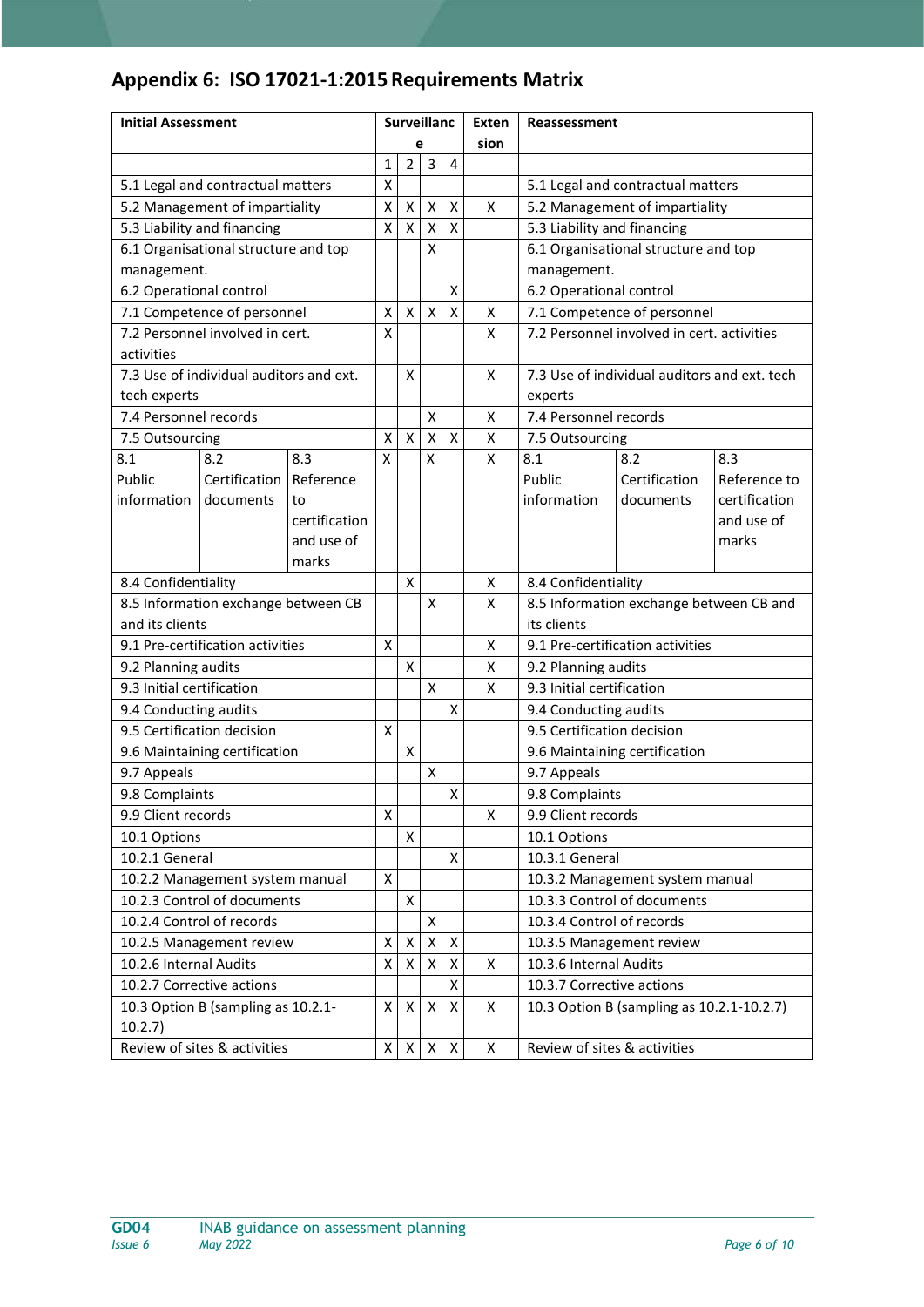# **Appendix 7: ISO 17034:2016 Requirements Matrix**

| <b>Initial Assessment</b>                     | Surveillance            |                    | <b>Extension</b>   | Reassessment       |              |                                          |
|-----------------------------------------------|-------------------------|--------------------|--------------------|--------------------|--------------|------------------------------------------|
|                                               | 1                       | $\overline{2}$     | 3                  | 4                  |              |                                          |
| 4.1 Contractual matters                       | $\overline{\mathsf{x}}$ |                    |                    |                    |              | 4.1 Contractual matters                  |
| 4.2 Impartiality                              |                         | $\pmb{\mathsf{X}}$ |                    |                    |              | 4.2 Impartiality                         |
| 4.3 Confidentiality                           |                         |                    | X                  |                    |              | 4.3 Confidentiality                      |
| 5 Structural requirements                     |                         |                    |                    | X                  |              | 5 Structural requirements                |
| 6.1 Personnel                                 | $\pmb{\mathsf{X}}$      |                    |                    |                    | X            | 6.1 Personnel                            |
| 6.2 Subcontracting                            |                         | $\mathsf{X}$       |                    |                    |              | 6.2 Subcontracting                       |
| 6.3 Provision of equipment, services and      |                         |                    | X                  |                    |              | 6.3 Provision of equipment, services and |
| supplies                                      |                         |                    |                    |                    |              | supplies                                 |
| 6.4 Facilities and environmental conditions   |                         |                    |                    | X                  | X            | 6.4 Facilities and environmental         |
|                                               |                         |                    |                    |                    |              | conditions                               |
| 7.1 General technical and production          | X                       | $\pmb{\mathsf{X}}$ | X                  | X                  | X            | 7.1 General technical and production     |
| requirements                                  |                         |                    |                    |                    |              | requirements                             |
| 7.2 Production planning                       | $\mathsf{X}$            |                    |                    |                    | Χ            | 7.2 Production planning                  |
| 7.3 Production control                        |                         | $\pmb{\mathsf{X}}$ |                    |                    | X            | 7.3 Production control                   |
| 7.4 Material handling and storage             |                         |                    | X                  |                    | Χ            | 7.4 Material handling and storage        |
| 7.5 Material processing                       |                         |                    |                    | X                  | Χ            | 7.5 Material processing                  |
| 7.6 Measurement procedures                    | Χ                       | $\pmb{\mathsf{X}}$ | X                  | $\pmb{\mathsf{X}}$ | $\mathsf{X}$ | 7.6 Measurement procedures               |
| 7.7 Measuring equipment                       | $\pmb{\mathsf{X}}$      | X                  | Χ                  | X                  | Χ            | 7.7 Measuring equipment                  |
| 7.8 Data integrity and evaluation             |                         |                    |                    |                    | Χ            | 7.8 Data integrity and evaluation        |
| 7.9 Metrological traceability                 | X                       | $\mathsf{X}$       | $\pmb{\times}$     | Χ                  | Χ            | 7.9 Metrological traceability            |
| 7.10 Assessment of homogeneity                | Χ                       |                    |                    |                    | Χ            | 7.10 Assessment of homogeneity           |
| 7.11 Assessment and monitoring of stability   |                         | $\pmb{\mathsf{X}}$ |                    |                    | X            | 7.11 Assessment and monitoring of        |
|                                               |                         |                    |                    |                    |              | stability                                |
| 7.12 Characterisation                         |                         |                    | X                  |                    | X            | 7.12 Characterisation                    |
| 7.13 Assignment of property values and        |                         |                    |                    | X                  | X            | 7.13 Assignment of property values and   |
| their uncertainties                           |                         |                    |                    |                    |              | their uncertainties                      |
| 7.14 RM documents and labels                  | $\pmb{\mathsf{X}}$      |                    |                    |                    | X            | 7.14 RM documents and labels             |
| 7.15 Distribution services                    |                         | $\pmb{\mathsf{X}}$ |                    |                    | X            | 7.15 Distribution services               |
| 7.16 Control of quality and technical records |                         |                    | X                  |                    | X            | 7.16 Control of quality and technical    |
|                                               |                         |                    |                    |                    |              | records                                  |
| 7.17 Management of non-conforming work        |                         |                    |                    | X                  |              | 7.17 Management of non-conforming        |
|                                               |                         |                    |                    |                    |              | work                                     |
| 7.18 Complaints                               | X                       |                    |                    |                    |              | 7.18 Complaints                          |
| 8.1 Management system options (A or B)        |                         | X                  |                    |                    |              | 8.1 Management system options (A or B)   |
| 8.2 Quality policy (Option A)                 |                         |                    | X                  |                    |              | 8.2 Quality policy (Option A)            |
| 8.3 Management system documentation           |                         |                    |                    | X                  |              | 8.3 Management system documentation      |
| (Option A)                                    |                         |                    |                    |                    |              | (Option A)                               |
| 8.4 Control of management documents           | X                       |                    |                    |                    |              | 8.4 Control of management documents      |
| (Option A)                                    |                         |                    |                    |                    |              | (Option A)                               |
| 8.5 Control of records (Option A)             | X                       | $\pmb{\mathsf{X}}$ | X                  | X                  |              | 8.5 Control of records (Option A)        |
| 8.6 Management review (Option A)              | Χ                       | X                  | $\pmb{\times}$     | X                  |              | 8.6 Management review (Option A)         |
| 8.7 Internal audit (Option A)                 | Χ                       | X                  | $\pmb{\times}$     | X                  | X            | 8.7 Internal audit (Option A)            |
| 8.8 Actions to address risks and              | $\mathsf{X}$            |                    |                    |                    |              | 8.8 Actions to address risks and         |
| opportunities (Option A)                      |                         |                    |                    |                    |              | opportunities (Option A)                 |
| 8.9 Corrective actions (Option A)             |                         | X                  |                    |                    |              | 8.9 Corrective actions (Option A)        |
| 8.10 Improvement (Option A)                   |                         |                    | $\mathsf{X}$       |                    |              | 8.10 Improvement (Option A)              |
| 8.11 Feedback from customers (Option A)       |                         |                    |                    | X                  |              | 8.11 Feedback from customers (Option     |
|                                               |                         |                    |                    |                    |              | A)                                       |
| Review of sites & activities                  | X                       | $\mathsf X$        | $\pmb{\mathsf{X}}$ | $\pmb{\mathsf{X}}$ | X            | Review of sites & activities             |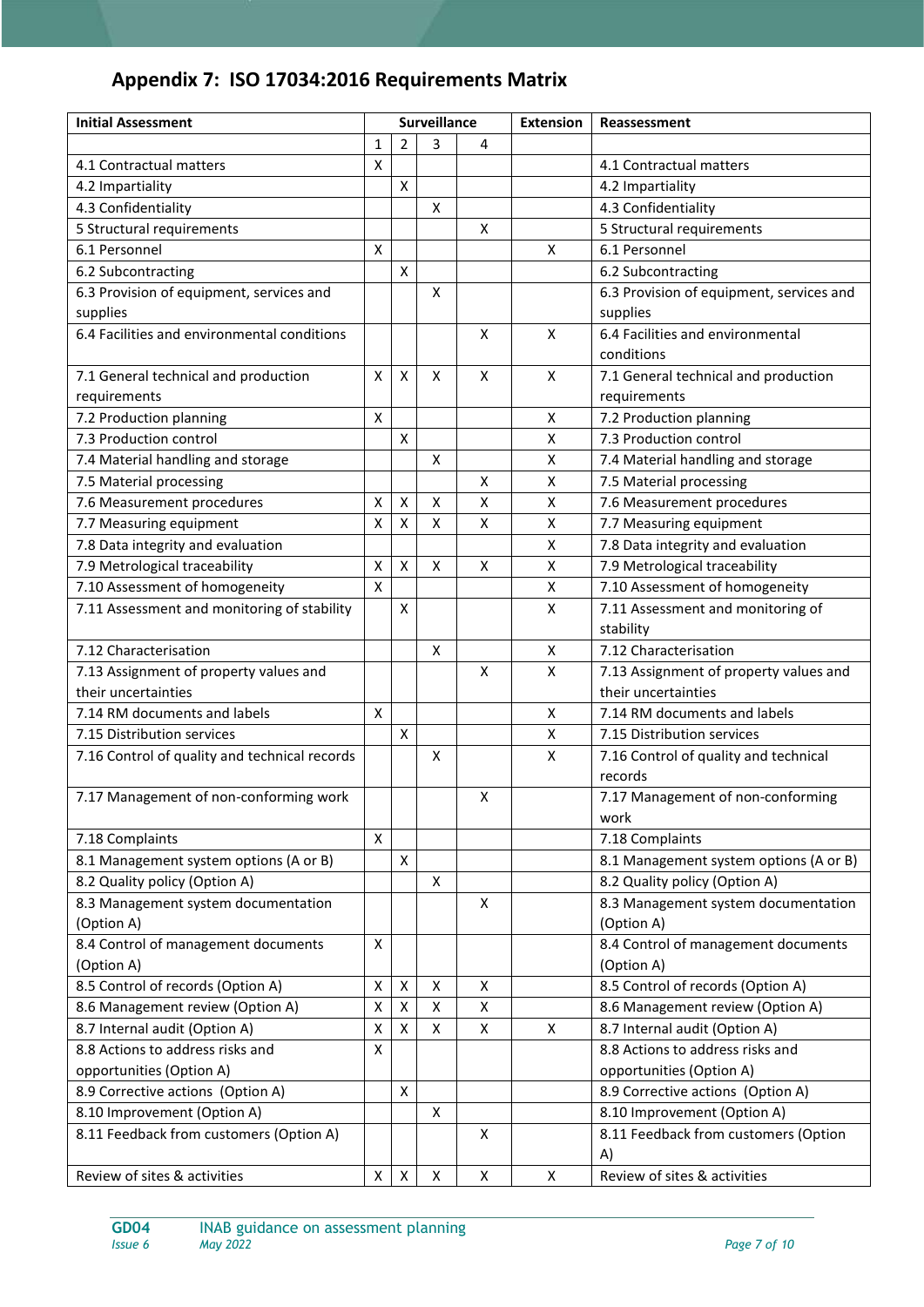## **Appendix 8: ISO 17024:2012 Requirements Matrix**

| <b>Initial Assessment</b>           | <b>Surveillance</b> |                    |   |   | <b>Extension</b> | Reassessment                          |
|-------------------------------------|---------------------|--------------------|---|---|------------------|---------------------------------------|
|                                     | 1                   | $\overline{2}$     | 3 | 4 |                  |                                       |
| 4.1 Legal matters                   | X                   |                    |   |   |                  | 4.1 Legal matters                     |
| 4.2 Responsibility for decision on  |                     | Χ                  |   |   | Χ                | 4.2 Responsibility for decision on    |
| certification                       |                     |                    |   |   |                  | certification                         |
| 4.3 Management of impartiality      | $\pmb{\mathsf{X}}$  | $\pmb{\mathsf{X}}$ | X | X | X                | 4.3 Management of impartiality        |
| 4.4 Finance and liability           | X                   | X                  | X | X |                  | 4.4 Finance and liability             |
| 5.1 Management and organization     |                     |                    |   | X |                  | 5.1 Management and organization       |
| structure                           |                     |                    |   |   |                  | structure                             |
| 5.2 Structure of CB in relation to  | X                   |                    |   |   |                  | 5.2 Structure of CB in relation to    |
| training                            |                     |                    |   |   |                  | training                              |
| 6.1 General personnel               |                     | Χ                  |   |   |                  | 6.1 General personnel requirements    |
| requirements                        |                     |                    |   |   |                  |                                       |
| 6.2 Personnel involved in the       | X                   | $\pmb{\mathsf{X}}$ | X | X | X                | 6.2 Personnel involved in the         |
| certification activities            |                     |                    |   |   |                  | certification activities              |
| 6.3 Outsourcing                     | $\pmb{\mathsf{X}}$  | Χ                  | X | X | X                | 6.3 Outsourcing                       |
| 6.4 Other resources                 |                     |                    |   | X | X                | 6.4 Other resources                   |
| 7.1 Records of applicants,          | $\pmb{\mathsf{X}}$  |                    |   |   | X                | 7.1 Records of applicants, candidates |
| candidates and certified persons    |                     |                    |   |   |                  | and certified persons                 |
| 7.2 Public information              |                     | Χ                  |   |   | Χ                | 7.2 Public information                |
| 7.3 Confidentiality                 |                     |                    | X |   | Χ                | 7.3 Confidentiality                   |
| 7.4 Security                        |                     |                    |   | X | X                | 7.4 Security                          |
| 8 Certification schemes             | X                   |                    |   |   | X                | 8 Certification schemes               |
| 9.1 Application process             |                     | X                  |   |   | x                | 9.1 Application process               |
| 9.2 Assessment process              |                     |                    | X |   | X                | 9.2 Assessment process                |
| 9.3 Examination process             |                     |                    |   | Χ | Χ                | 9.3 Examination process               |
| 9.4 Decision on certification       | X                   |                    |   |   | Χ                | 9.4 Decision on certification         |
| 9.5 Suspending, withdrawing or      |                     | х                  |   |   | X                | 9.5 Suspending, withdrawing or        |
| reducing the scope of certification |                     |                    |   |   |                  | reducing the scope of certification   |
| 9.6 Recertification process         |                     |                    | X |   | X                | 9.6 Recertification process           |
| 9.7 Use of certificates, logos and  |                     |                    |   | X | X                | 9.7 Use of certificates, logos and    |
| marks                               |                     |                    |   |   |                  | marks                                 |
| 9.8 Appeals against decisions on    | X                   |                    |   |   | X                | 9.8 Appeals against decisions on      |
| certification                       |                     |                    |   |   |                  | certification                         |
| 9.9 Complaints                      | Χ                   | Χ                  | х | Χ |                  | 9.9 Complaints                        |
| 10.1 Option B (see 10.2.1-10.2.8)   | $\pmb{\mathsf{X}}$  | Χ                  | Χ | X |                  | 10.1 Option B (see 10.2.1-10.2.8)     |
| 10.2.1 General requirements         |                     | Χ                  |   |   |                  | 10.2.1 General requirements (Option   |
| (Option A)                          |                     |                    |   |   |                  | A)                                    |
| 10.2.2 Management system            |                     |                    | X |   |                  | 10.2.2 Management system              |
| documentation                       |                     |                    |   |   |                  | documentation                         |
| 10.2.3 Control of documents         |                     |                    |   | X |                  | 10.2.3 Control of documents           |
| 10.2.4 Control of records           | $\pmb{\mathsf{X}}$  |                    |   |   |                  | 10.2.4 Control of records             |
| 10.2.5 Management review            | $\pmb{\mathsf{X}}$  | Χ                  | х | x |                  | 10.2.5 Management review              |
| 10.2.6 Internal audits              | X                   | X                  | Χ | X | X                | 10.2.6 Internal audits                |
| 10.2.7 Corrective actions           |                     | Χ                  |   |   |                  | 10.2.7 Corrective actions             |
| 10.2.8 Preventive actions           |                     |                    | X |   |                  | 10.2.8 Preventive actions             |
| Review of sites & activities        | Χ                   | $\pmb{\mathsf{X}}$ | X | X | Χ                | Review of sites & activities          |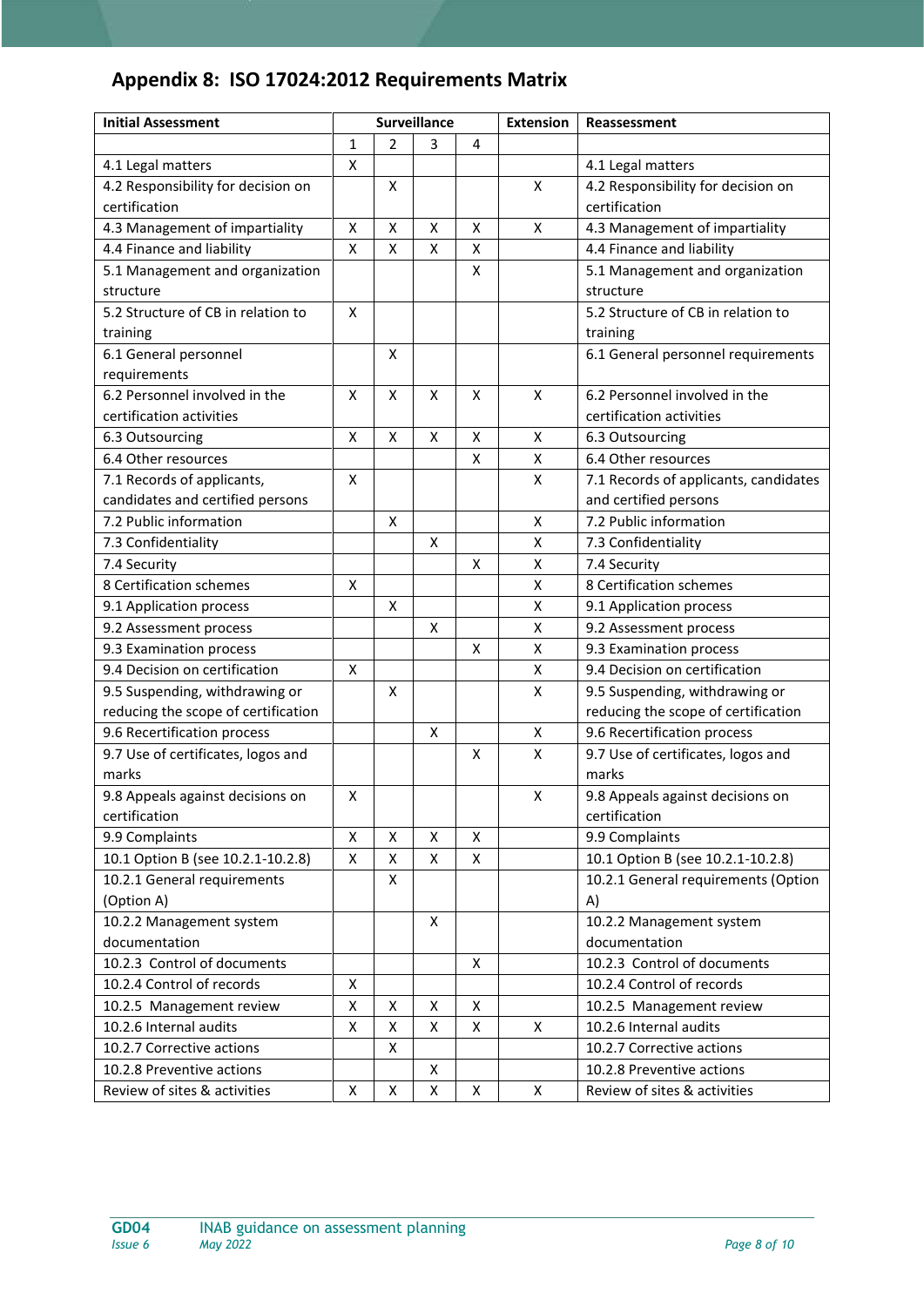## **Appendix 9: ISO/IEC 17029:2019 Requirements Matrix**

| <b>Initial Assessment</b>             |                    | <b>Surveillance</b> |                    | <b>Extension</b> | Reassessment       |                                       |
|---------------------------------------|--------------------|---------------------|--------------------|------------------|--------------------|---------------------------------------|
|                                       | $\mathbf{1}$       | $\overline{2}$      | $\overline{3}$     | 4                |                    |                                       |
| 5.1 Legal matters                     | $\mathsf{\chi}$    |                     |                    |                  |                    | 5.1 Legal matters                     |
| 5.2 Responsibility                    |                    | X                   |                    |                  | $\pmb{\mathsf{X}}$ | 5.2 Responsibility                    |
| validation/verification statements    |                    |                     |                    |                  |                    | validation/verification statements    |
| 5.3 Management of impartiality        | $\pmb{\mathsf{X}}$ | X                   | $\pmb{\mathsf{X}}$ | X                | $\pmb{\mathsf{X}}$ | 5.3 Management of impartiality        |
| 5.4 Liability                         | $\pmb{\mathsf{X}}$ | $\pmb{\mathsf{X}}$  | $\pmb{\mathsf{X}}$ | X                |                    | 5.4 Liability                         |
| 6.1 Organizational structure and top  |                    |                     |                    | Χ                |                    | 6.1 Organizational structure and top  |
| management                            |                    |                     |                    |                  |                    | management                            |
| 6.2 Operational control               | X                  |                     |                    |                  |                    | 6.2 Operational control               |
| 7.1 Resource requirements - General   |                    | $\pmb{\mathsf{X}}$  |                    |                  |                    | 7.1 Resource requirements - General   |
| 7.2 Personnel                         | $\pmb{\mathsf{X}}$ | $\pmb{\mathsf{X}}$  | X                  | Χ                | X                  | 7.2 Personnel                         |
| 7.3 Management process for the        |                    |                     | X                  |                  | X                  | 7.3 Management process for the        |
| competence of personnel               |                    |                     |                    |                  |                    | competence of personnel               |
| 7.4 Outsourcing                       | $\pmb{\mathsf{X}}$ | X                   | X                  | Χ                | X                  | 7.4 Outsourcing                       |
| 8 Validation/verification programme   | $\mathsf{\chi}$    |                     |                    |                  | $\pmb{\mathsf{X}}$ | 8 Validation/verification programme   |
| 9.1 Process requirements - General    |                    | X                   |                    |                  | Χ                  | 9.1 Process requirements - General    |
| 9.2 Pre-engagement                    |                    |                     | X                  |                  | X                  | 9.2 Pre-engagement                    |
| 9.3 Engagement                        |                    |                     |                    | х                | $\pmb{\mathsf{X}}$ | 9.3 Engagement                        |
| 9.4 Planning                          | X                  |                     |                    |                  | X                  | 9.4 Planning                          |
| 9.5 Validation/verification execution |                    | X                   |                    |                  | $\pmb{\mathsf{X}}$ | 9.5 Validation/verification execution |
| 9.6 Review                            |                    |                     | Χ                  |                  | X                  | 9.6 Review                            |
| 9.7 Decision and issue of the         |                    |                     |                    | Χ                | $\pmb{\mathsf{X}}$ | 9.7 Decision and issue of the         |
| validation/verification statement     |                    |                     |                    |                  |                    | validation/verification statement     |
| 9.8 Facts discovered after the issue  | X                  |                     |                    |                  | X                  | 9.8 Facts discovered after the issue  |
| of the validation/verification        |                    |                     |                    |                  |                    | of the validation/verification        |
| statement                             |                    |                     |                    |                  |                    | statement                             |
| 9.9 Handling of appeals               |                    | X                   |                    |                  |                    | 9.9 Handling of appeals               |
| 9.10 Handling of complaints           |                    |                     | X                  |                  |                    | 9.10 Handling of complaints           |
| 9.11 Records                          |                    |                     |                    | Χ                |                    | 9.11 Records                          |
| 10.1 Publicly available information   | X                  |                     |                    |                  | Χ                  | 10.1 Publicly available information   |
| 10.2 Other information to be          |                    | Χ                   |                    |                  | X                  | 10.2 Other information to be          |
| available                             |                    |                     |                    |                  |                    | available                             |
| 10.3 Reference to                     |                    |                     | X                  |                  |                    | 10.3 Reference to                     |
| validation/verification and use of    |                    |                     |                    |                  |                    | validation/verification and use of    |
| marks                                 |                    |                     |                    |                  |                    | marks                                 |
| 10.4 Confidentiality                  |                    |                     |                    | Χ                |                    | 10.4 Confidentiality                  |
| 11.1 Management system                | X                  |                     |                    |                  |                    | 11.1 Management system                |
| requirements - General                |                    |                     |                    |                  |                    | requirements - General                |
| 11.2 Management review                | Χ                  | Х                   | X                  | Χ                |                    | 11.2 Management review                |
| 11.3 Internal audits                  | X                  | X                   | X                  | Χ                | Х                  | 11.3 Internal audits                  |
| 11.4 Corrective action                |                    | X                   |                    |                  |                    | 11.4 Corrective action                |
| 11.5 Actions to address risks and     |                    |                     | X                  |                  |                    | 11.5 Actions to address risks and     |
| opportunities                         |                    |                     |                    |                  |                    | opportunities                         |
| 11.6 Documented information           |                    |                     |                    | Χ                |                    | 11.6 Documented information           |
| Review of sites & activities          | X                  | X                   | X                  | X                | X                  | Review of sites & activities          |